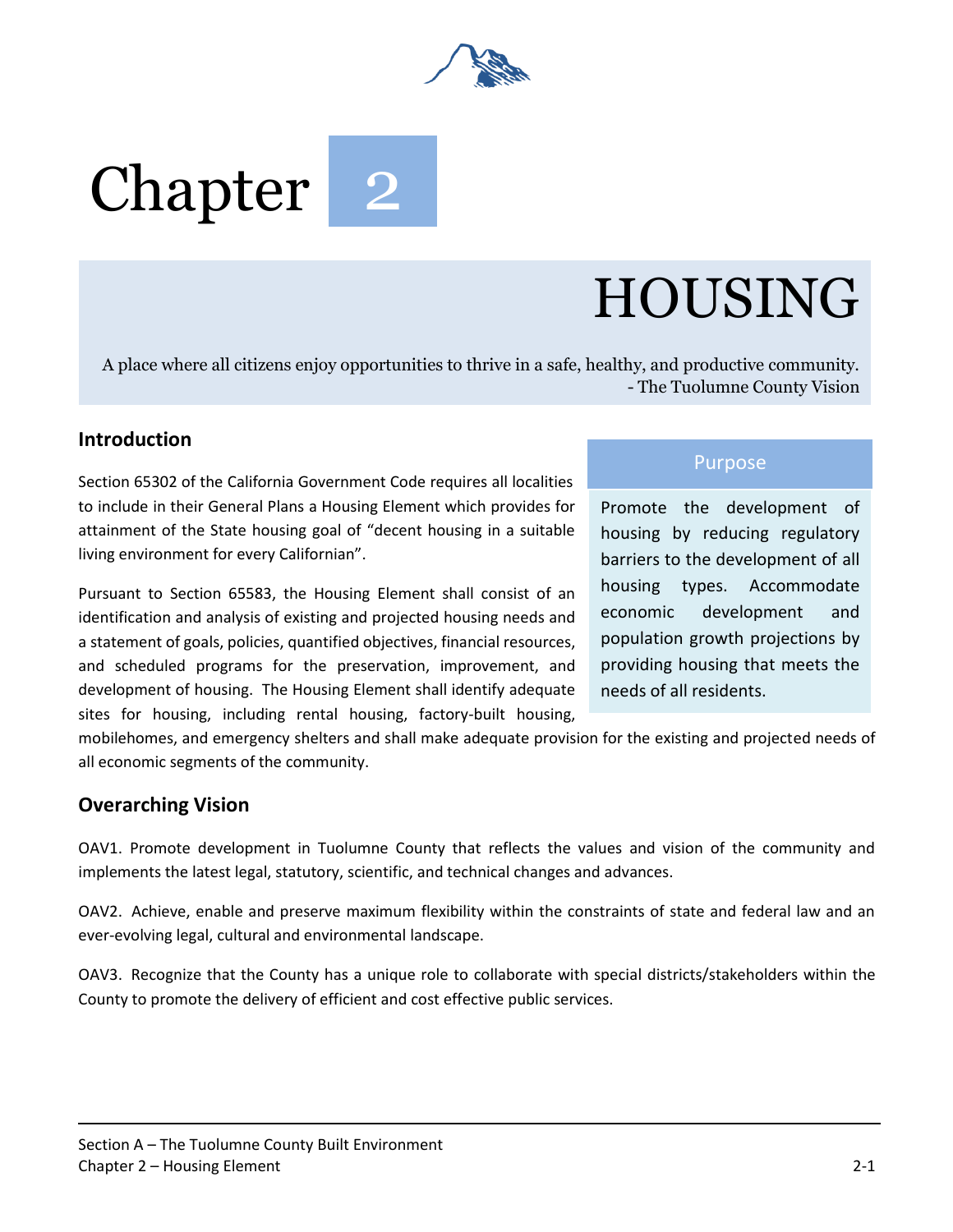

## **GOAL 2A:**

**Maintain a variety of adequate sites to accommodate households of all types, characteristics, and income levels to meet Tuolumne County's share of the regional housing need.** 

## POLICIES & IMPLEMENTATION PROGRAMS

- **Policy 2.A.1**: Continue to inventory environmentally unconstrained and compatibly zoned parcels throughout the county that are suitable for residential development. Consider walkability and distance to transportation nodes and public facilities, such as schools, when determining whether land is suitable for multi-family and other high and medium density housing development.
- **Policy 2.A.2:** Continue to utilize the Tuolumne County General Plan, Community Plans, and the Uniform Zoning Ordinance to provide for housing development on land with adequate infrastructure and minimal environmental disturbance.
- **Policy 2.A.3**: Encourage residential infill development through flexible development standards in areas of the county where adequate public facilities and services are already in place, taking into consideration the visual character of the neighborhood.

#### **Implementation Programs**

**2.A.a** - *Vacant Sites for Residential Development Database*. The County Geographic Information System (GIS) Division will develop a searchable mapping tool showing vacant sites suitable for residential development and post it on the County's website. The tool will show zoning, General Plan designation, utilities, and nearby amenities. The map will be updated annually.

**2.A.b** - *Accessory Dwelling Unit (ADU) Ordinance.* The County will create an ADU ordinance that will encourage infill residential development of both stick-built and manufactured housing in areas with existing utility connections and services. The County will also create a standardized building plan that can be used for ADU construction.

**2.A.c** - *List of Sites Suitable for Lower-Income Housing Development.* Pursuant to Government Code Section 65583.2(c) vacant sites identified in two previous housing elements are deemed inadequate to accommodate the need for lower income households unless appropriately zoned to permit residential uses by right for developments where at least 20% of the units are affordable to lower income households. These sites must be zoned within the first three years of the planning period (August 31, 2022). As noted in Figure 87 (Sites Suitable for Lower Income Households), several vacant sites have been identified in the past two housing element periods and as a result, the County will select from these candidate sites and rezone sufficient and suitable capacity to accommodate the regional housing need for lower income households pursuant to Government Code Section 65583.2(c) by August 31, 2019.

Further, the County currently has a regional housing need for lower income households of 218 units. The inventory of sites suitable for lower income households (Figure 87) currently identifies a capacity of 169 units that are appropriate zoned (allow at least 15 units per acre and consistent zoning with the general plan) and suitable for development in the planning period. Given the shortfall of 49 units to accommodate the housing needs of lower income households, the County must rezone sites pursuant to Government Code Section 65583.2(h) and (i). To address these requirements, the County will select from candidate sites identified in Figure 87 and rezone, by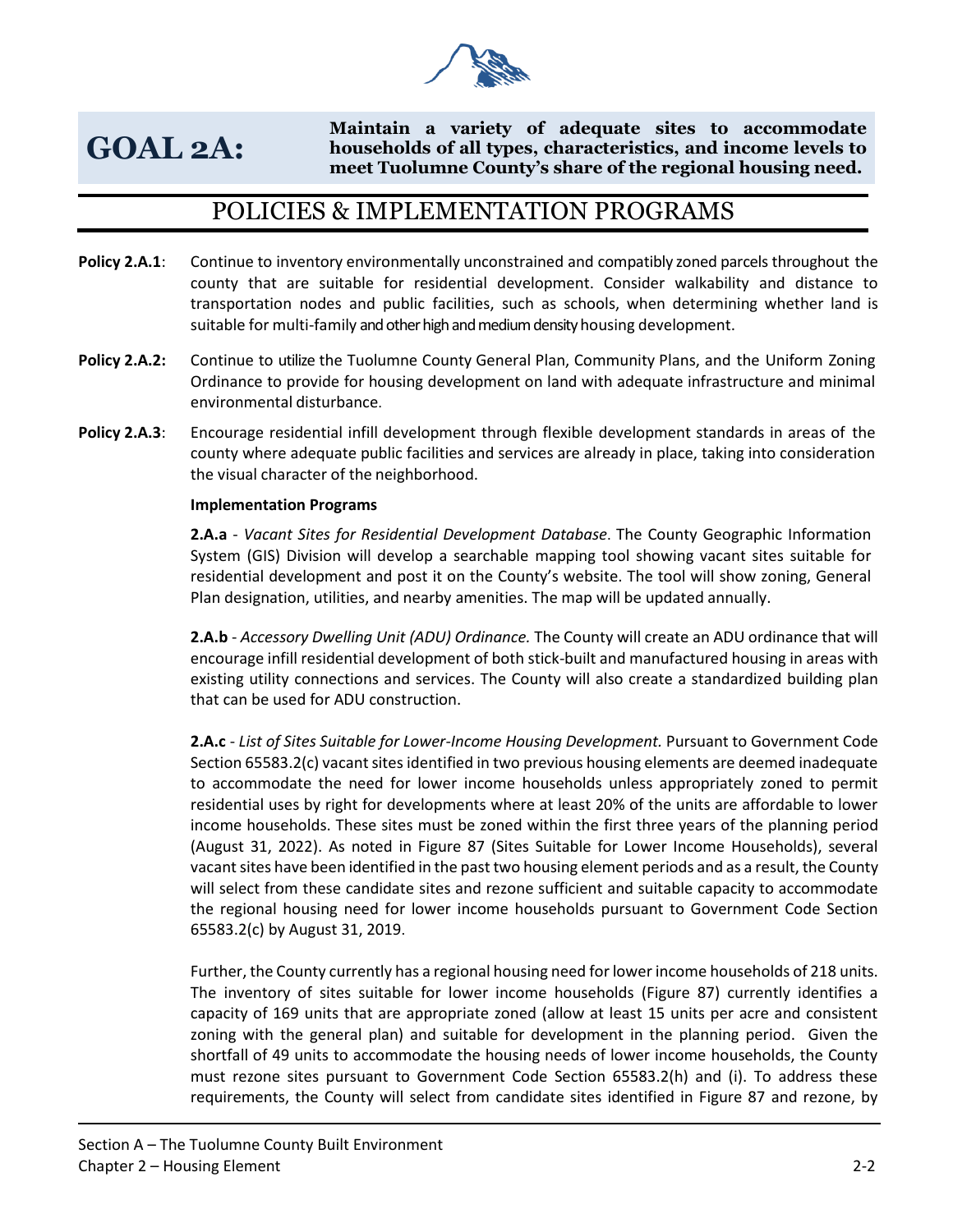

August 31, 2022, sufficient sites to accommodate the shortfall (49 units) and address the following:

- Permit owner occupied and rental multifamily residential uses by right or without discretionary action pursuant to Government Code Section 65583.2(i) for developments that include 20% of units affordable to lower income households.
- Allow at least 16 units per site.
- Require a minimum density of 16 units per acre.
- Accommodate at least 50 percent of the very low and low-income housing need on sites designated for residential use and for which nonresidential uses or mixed uses are not permitted, except that a city or county may accommodate all of the very low and lowincome housing need on sites designated for mixed uses if those sites allow 100 percent residential use and require that residential use occupy 50 percent of the total floor area of a mixed uses project.

# **GOAL 2B:**

**Encourage and promote the development and rehabilitation of extremely low-, very low-, low-, and moderate-income housing for the residents of Tuolumne County to meet the regional housing need.**

## POLICIES & IMPLEMENTATION PROGRAMS

- **Policy 2.B.1:** Provide incentives and fee waivers for the construction of extremely low-, very low-, low-,-medianand moderate-income housing.
- **Policy 2.B.2:** Utilize the Affordable Housing Trust Fund, described in Section 17.65.140 of the Tuolumne County Ordinance Code, to promote the construction and rehabilitation of affordable housing within the County, as funds become available.
- **Policy 2.B.3:** Continue to support public, private, and non-profit applications for state and federal affordable housing programs for both new construction and rehabilitation projects. Continue to work with affordable housing developers on new affordable housing rental and for-sale projects.
- **Policy 2.B.4:** Encourage and support programs and financing that increase the availability of rental and for-sale housing for extremely low-, very low-, low-, median- and moderate-income households. This includes both new construction and the conversion of market-rate housing to affordable housing through acquisition/rehabilitation.
- **Policy 2.B.5:** Facilitate expanded housing opportunities that are affordable to the workforce of Tuolumne County to support economic development and help ensure that workers have the ability to afford housing in the community where theywork.
- **Policy 2.B.6:** Encourage affordable homeownership opportunities especially for first-time homebuyers.
- **Policy 2.B.7:** Preserve mobilehome parks and help maintain affordable rents through the County's Mobilehome Rent Control Ordinance.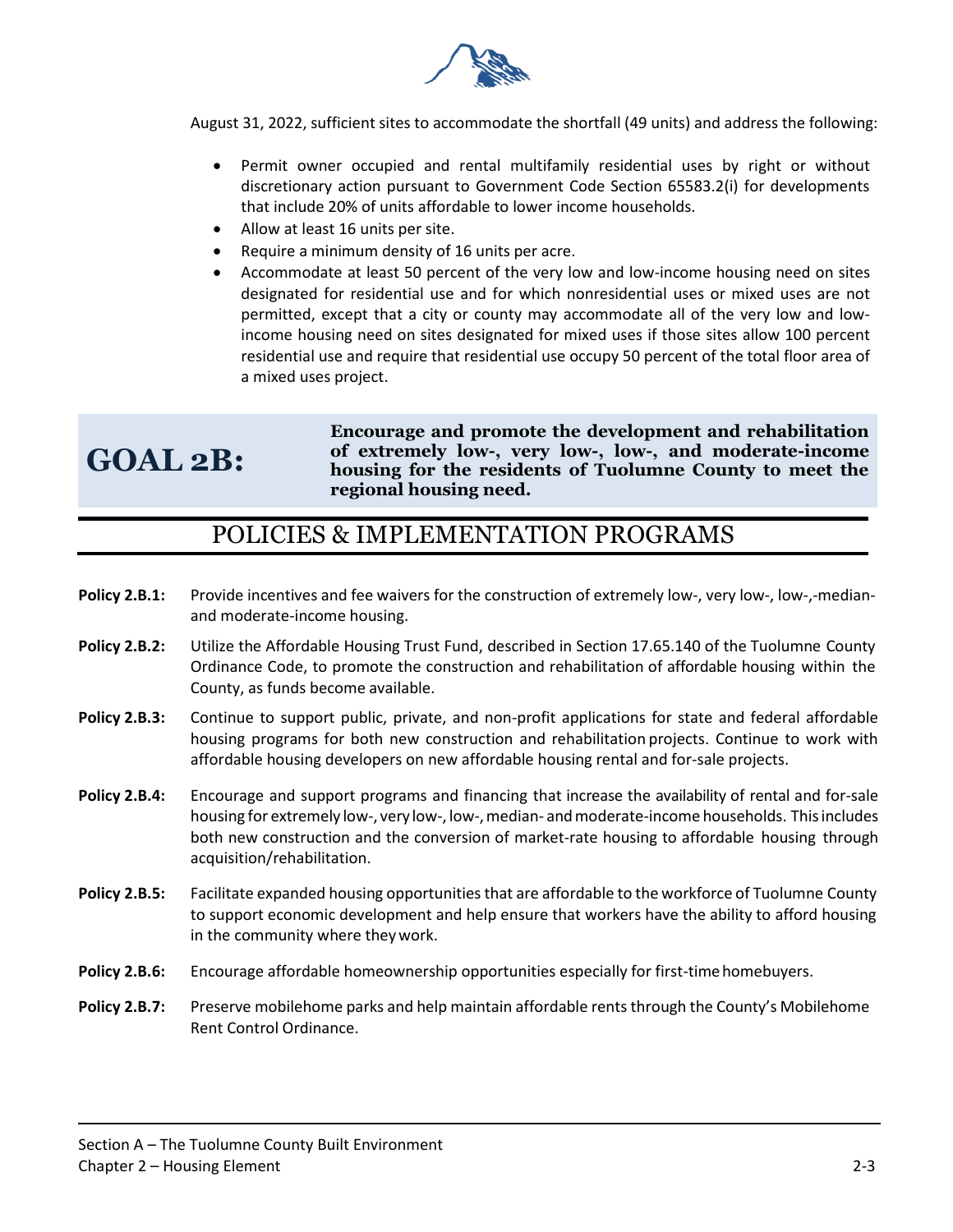

#### **Implementation Programs**

**2.B.a** - *Small Lot Subdivisions*. Continue to support the development of small detached or attached single-family housing subdivisions through the use of Planned Unit Development Permits to provide for lots which are less than 7,500 square feet in areas where public water and sewer systems are available and topography is conducive to such development.

**2.B.b** - *Application and Mitigation Fees.* Continue to waive application fees and Building Permitfees for discretionary entitlements for housing developments which include an affordable housing component on a percentage basis.

Continue to waive application fees for homeless shelters, transitional housing, permanent supportive housing and safe houses.

Continue to waive the County Services Impact Mitigation Fee for extremely low, very low, low, and median income housing units.

**2.B.c** - *Inclusionary Ordinance.* Implement the Inclusionary Housing Ordinance in order to encourage the development of a variety of types of housing for all income levels and assist in the development of adequate housing to meet the needs of extremely low-, very low-, low-, and median-income households. The Inclusionary Ordinance has been amended to be a voluntary incentive program.

**2.B.d** - *Education and Outreach Program.* Continue to post on the County website tenant/landlord information, information on affordable housing projects and programs available in the county, and a copy of the Housing Element.

Continue to make housing referrals for affordable housing and tenant/landlord issues to local and statewide organizations.

The Board of Supervisors Housing Policy Committee will continue to discuss affordable housing issues and proactively solicit input from the public.

**2.B.e -** *Development and Acquisition of Affordable Rental and For Sale Housing.* Continue to annually investigate and apply, as appropriate, for funding through state and federal agencies and private institutions in support of extremely low-, very low-, low-, median- and moderate-income housing, such as funds made available through the State's HOME, CalHome, Affordable Housing and Sustainable Communities, No Place Like Home, and CDBG Programs, Federal Home Loan Bank Programs, Affordable Housing Tax Credits, and United States Department of Agriculture Programs, as well as funding for water and sewer system improvements and expansion. Annually consult with CA Department of Housing and Community Development and other agencies on upcoming funding opportunities.

Work closely with, including at least annual outreach through the multi-county continuum of care group, and support collaborative efforts of local agencies and affordable housing developers in developing affordable rental and home ownershipprogramsincludingself-help housing.

The County Planning and Housing Divisions will work together to provide developers with information on affordable housing development incentives.

Establish and maintain partnerships with at least annual outreach with affordable housing developers and local nonprofit organizations able to acquire and construct or rehabilitate residential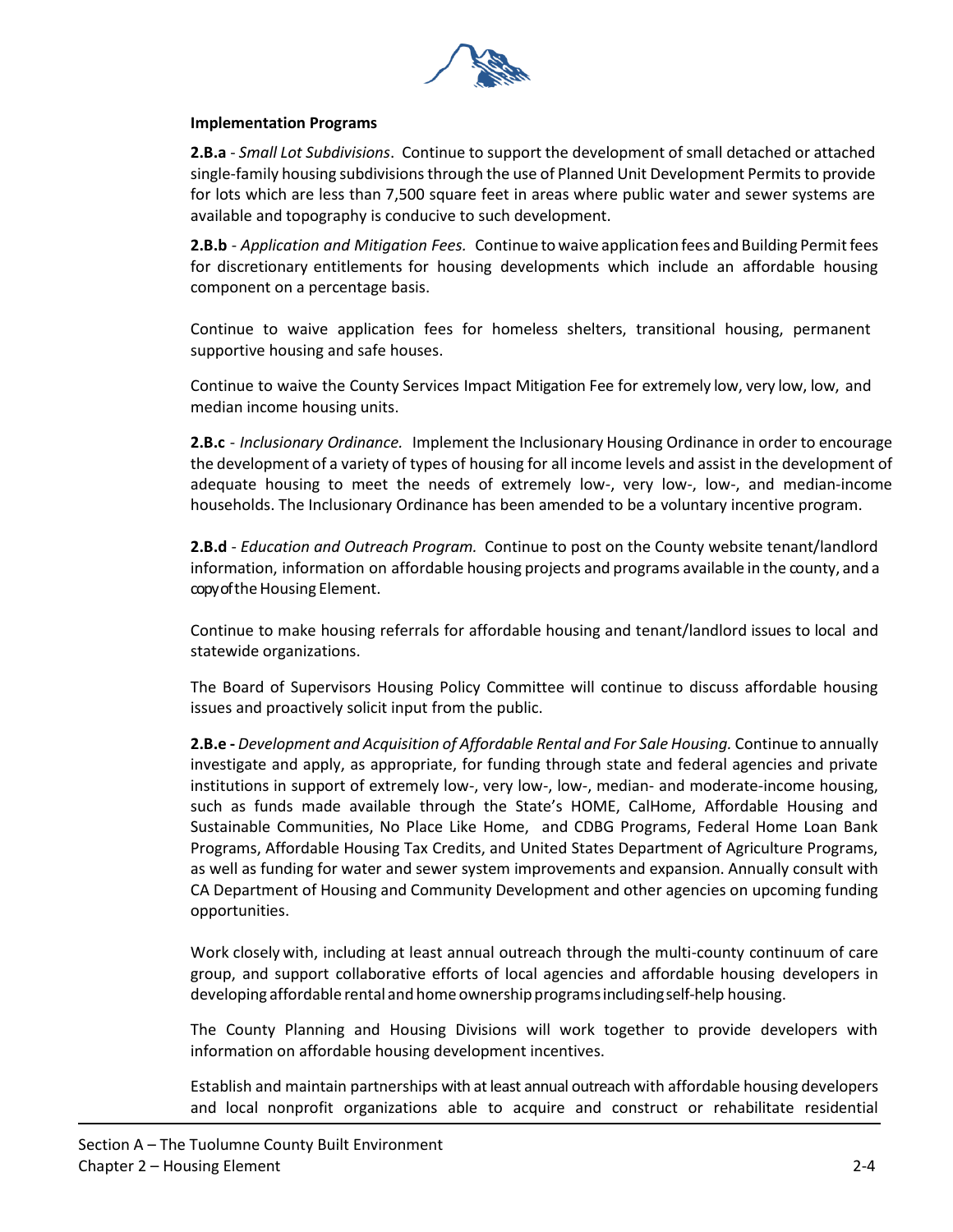

developments for extremely low-, very low-, low-, median- and moderate-incomehouseholds.

Utilize the County Inclusionary Housing Ordinance and Affordable Housing Fee Waiver Ordinance to incentivize affordable housing development.

Continue to work with Visionary Home Builders, a nonprofit affordable housing developer in Stockton, to build a 65 unit affordable rental project in Jamestown on a vacant parcel. The developer has a letter of understanding with the seller.

Continue to work with the Stanislaus County Housing Authority, which is the housing authority in Tuolumne County, to develop and acquire affordable housing. The housing authority purchased a 3.3 acre site on Peaceful Valley Road to build affordable housing.

Continue to work with Tuolumne County Habitat for Humanity to help finance homes being built at their 33-unit Parrotts Ferry Village condominium project.

Continue to organize meetings of the Foothill Housing Coalition, which is an informal organization comprised of staff from Amador, Calaveras, Tuolumne and Mariposa Counties to encourage affordable housing development in our underserved foothill region.

**2.B.f** - *Affordable Housing Trust Fund.* Utilize the Affordable Housing Trust Fund as funds become available to acquire building sites for affordable housing, provide "gap" financing, leverage funds for acquisition or construction of affordable housing, and support rehabilitation of affordable housing units throughout the county. Advocate with the state, including comments on draft guidelines anticipated in late summer/fall 2019, to lower the match requirement for the State Housing Trust Fund Program so that small, rural areas such as Tuolumne County can utilize this program. Consider potential regional collaboratives including for ongoing SB 2 funding. Apply for trust fund dollars upon notice of funding availability.

**2.B.g** - *First Time Homebuyer Programs.* Continue to apply for funds and administer the First Time Homebuyer Program. This program currently includes a deferred, low-interest loan program and a down payment matching grant program.

**2.B.h** - *Efficient Use of Land.* Require projects proposed in the R-3 (Multiple-Family Residential), R-2 (Medium Density Residential), R-1 (Single-Family Residential) and RE-1 (Residential Estate, one acre minimum) zoning districts to adhere to the minimum density standards specified in Title 17 of the Ordinance Code.

**2.B.i** - *Workforce Housing.* Establish and maintain relationships between economic development entities such as the Tuolumne County Chamber of Commerce to facilitate the development of workforce housing to support increased economic opportunities within the county. The Board of Supervisors recognizes that as economic conditions such as home prices, interest rates and rental rates shift, there is a need to review these changes to help ensure that there is adequate workforce housing.

**2.B.j -** *Rental Assistance.* Continue to interface with the Stanislaus County Housing Authority which administers the Department of Housing and Urban Development Section 8 Rental Assistance Program in Tuolumne County and refer residents to their program. Continue to offer rental assistance through the County Tenant Based Rental Assistance Program. Continue to refer clients to the Amador Tuolumne Community Action Agency for rental assistance, security deposit and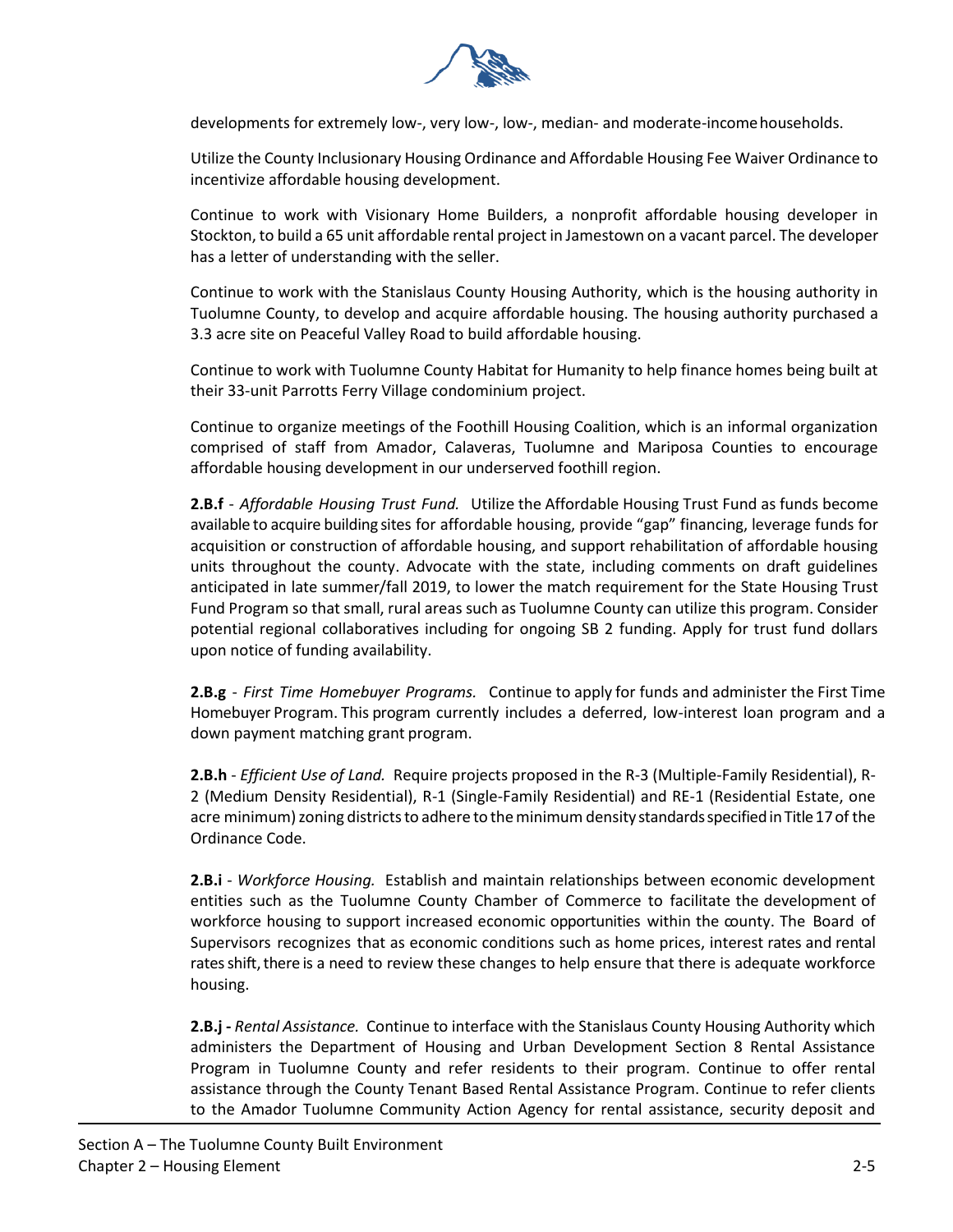

utility payment assistance.

**2.B.k** - *Mobilehome Parks.* Continue to administer the County Mobilehome Rent Control Ordinance to help ensure that mobilehome residents are not subject to unreasonable rent increases.

Encourage the preservation and maintenance of mobilehome parks which provide a valuable source of affordable housing. County staff will respond to requests for information and complaints from the mobilehome community and refer park maintenance issuesto the State Department of Housing and Community Development Division of Codes and Standards.

Consult with CA Department of Housing and Community Development to consider and apply for MPRROP funds, including technical assistance and funding opportunities starting in later summer/fall 2019 and ongoing consideration on an at least annual basis.

**GOAL 2C: Minimize governmental and non-governmental constraints in order to facilitate development of affordable housing in Tuolumne County.**

## POLICIES & IMPLEMENTATION PROGRAMS

- **Policy 2.C.1:** Minimize and where possible, eliminate governmental constraints that increase the costof housing.
- **Policy 2.C.2:** Continue to review and revise procedures in an effort to streamline the development process.
- **Policy 2.C.3:** Encourage developers holding existing planning approvals for as yet undeveloped projects to modify project designs to improve consistency with the identified communities Growth Scenario. Encourage this type of revision for projects located in High Density or Medium Density zoned areas where allowable densities have been increased as perthe identified communities growth scenario.

#### **Implementation Programs**

**2.C.a** - *Concurrent Review.* Continue to allow concurrent review of discretionary entitlement applications and Building Permit applications for land development projects to reduce processing time.

**2.C.b -** *Infill Development.* Continue to encourage residential infill development through flexible development standards in areas of the county where adequate public facilities and services are already in place, taking into consideration the visual character of the neighborhood. Continue to allow flexibility in development standards such as lot sizes, building heights, setbacks, site planning, parking requirements, and road requirements through the County Planned Unit Development process and the Inclusionary Housing Ordinance so that developers can utilize creativemechanisms for developing housing in existing neighborhoods.

**2.C.c** - *Board of Supervisors Housing Policy Committee*. The Board of Supervisors Housing Policy Committee will continue to evaluate governmental constraints on the development of all forms of housing and to propose methods to alleviate these constraints. The Committee will review legislative priorities related to housing, residential development, funding, and other issues that affect housing.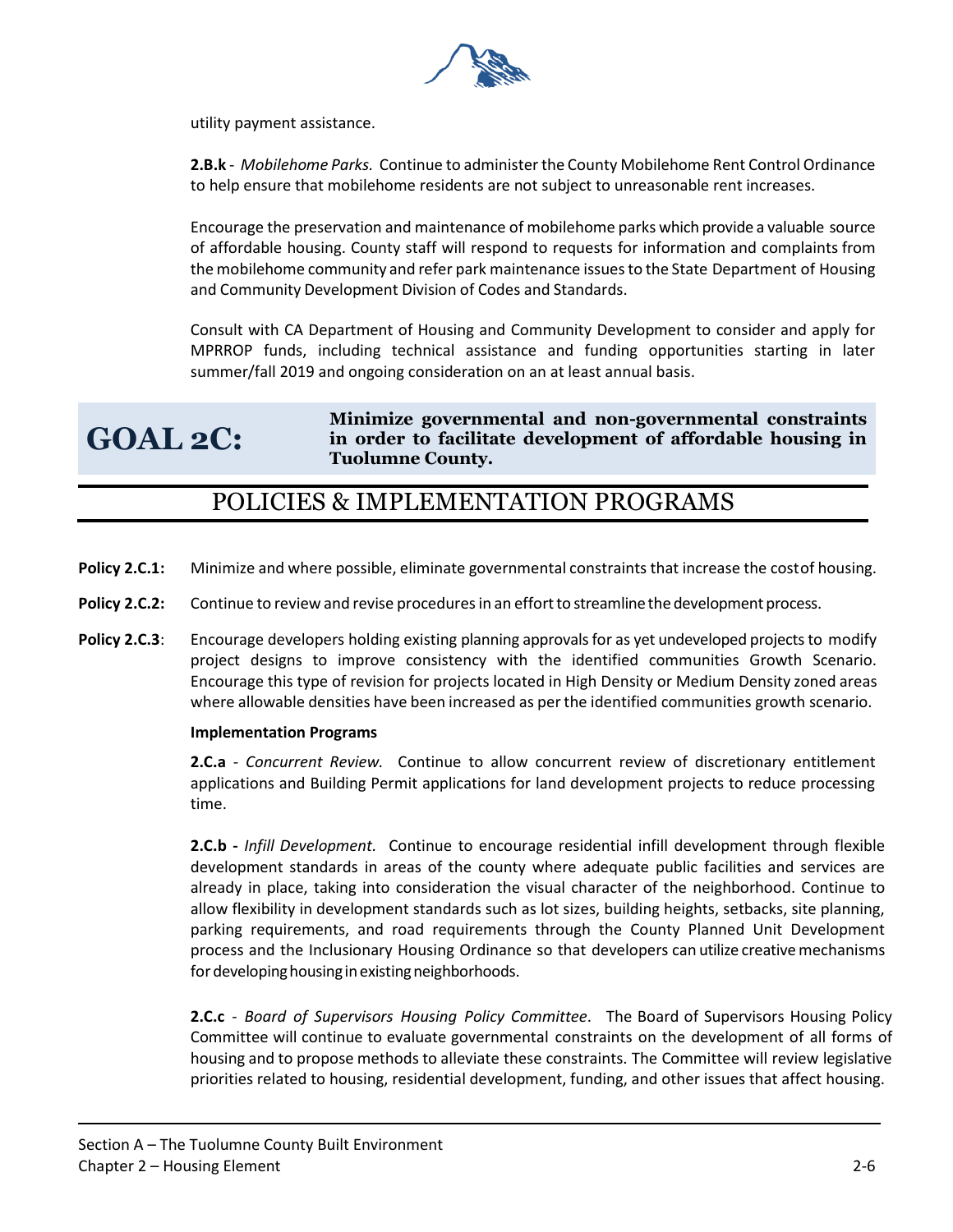

**2.C.d -** *Review and Revise Permit Process for Affordable Housing.* Review and revise the Use Permit and Site Development permit process to permit multifamily development up to maximum allowable densities (including transitional and supportive housing when proposed as a multifamily use) with objective standards, lesser or no discretion, simplified number of entitlements and not subject to exception processes such as typical conditional use findings. These changes will be completed by August 31, 2022.

In addition, by August 31, 2022, the County will revise zoning as appropriate to permit multifamily development without discretionary review in all zones allowing multifamily development pursuant to Government Code Sections 65650 to 65655 (AB 2162) and low barrier navigation centers pursuant to Government Code Sections 65660 to 65660 (AB 101).

# **GOAL 2D:**

**Conserve and improve the existing stock of safe, sanitary and affordable owner occupied and rental housing in Tuolumne County.**

## POLICIES & IMPLEMENTATION PROGRAMS

- Policy 2.D.1: Strive to preserve State and Federally subsidized housing units for extremely low-, very low-, low-, median- and moderate-income households over the useful life of the project.
- **Policy 2.D.2:** Continue to support the conservation and rehabilitation of the older rental and for-sale housing stock within the County.
- **Policy 2.D.3:** Identify funding sources to maintain at-risk housing units. Strive to preserve state and federally subsidized housing units for extremely low-, very low-, low-, median- and moderate-income households over the useful life of theproject.

#### **Implementation Programs**

**2.D.a** - *Monitoring and Assist Affordable Housing Projects.* Monitor state and federally subsidized housingunitsinanefforttomaintainextremelylow-, very low-, low-, median- and moderate-income restrictions. The County shall respond to inquiries from tenants of subsidized housing units in a timely manner. The County shall also respond to any federal or state notices regarding subsidized housingprojects.

Regularly monitor the at-risk status of all assisted affordable housing projects in the County because all projects are eligible for pre-payment. Work with the project owners, the California Housing Partnership, the State Department of Housing and Community Development, and the Department of Housing and Urban Development (HUD) to make every effort to preserve these projects. Apply for funds, as available, to help extend project affordability.

**2.D.b** - *Enforcement of Health and Safety Codes.* Continuetoenforcebuilding,electrical,mechanical, sanitary, and fire development codes to assure safe rental and owner-occupied housing while not imposing a disproportionate hardship on low-income families, seniors and people with disabilities.

Post information on the County website to help local residents navigate the home renovation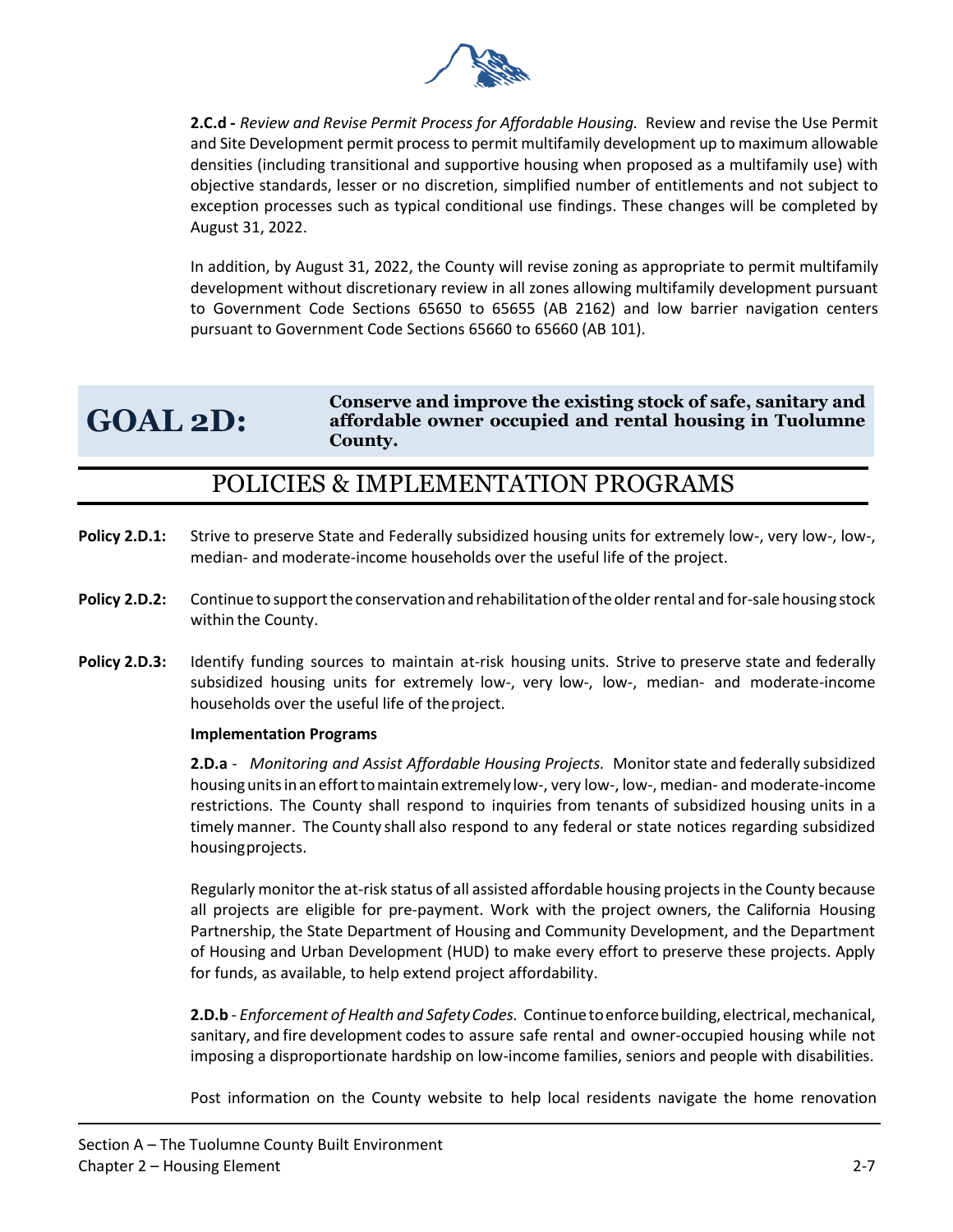

process. Provide links to websites with information on selecting contractors, obtaining financing, applying for permits, etc.

**2.D.c** - *Native American Rancherias.* Coordinate with and assistthe Chicken Ranch Rancheria of Me-Wuk and the Tuolumne Band of Me-Wuk in their efforts to rehabilitate existing housing and the provide new housing opportunities for theirmembers.

**2.D.d** - *Improve Hazard and Health Conditions in Older Homes.* Continue to operate the County Owner Occupied Rehabilitation Program to correct serious health and safety-type issues in older homes owned by extremely low-, very low- and low- income households who cannot afford the cost of repairs.

Continue to refer residents to the United States Department of Agriculture Housing Preservation Grant Program which offers loans and grants to low-income households to repair their homes.

**2.D.e** - *Mills Act.* Continue to implement the Mills Act in Tuolumne County to provide reductions in property taxes to property owners for preservation of historic structures.

**2.D.f** - *Energy Conservation.* The Building Division will hold an all-day seminar for contractors, plans examiners, and building and code enforcement officials on California energy code regulations. The seminar will be taught by a representative from Energy Code Ace or another entity that is an expert on energy code requirements.

# **GOAL 2E:**

**Affirmatively further fair housing and help prevent housing discrimination on the basis of source of income, race, color, national origin, ancestry, religion, age, sex, gender, gender identity, gender expression, sexual orientation, familial status, medical condition, disability characteristics or genetic information of that person.**

## POLICIES & IMPLEMENTATION PROGRAMS

- **Policy 2.E.1:** Encourage the distribution of extremely low-, very low-, low-, median- and moderate-income housing units throughout Tuolumne County rather than concentrating such development within a specific community.
- **Policy 2.E.2**: Promote fair housing and help prevent housing discrimination.

#### **Implementation Programs**

**2.E.a** – *Education.* The County website has a page devoted to fair housing and tenant/landlord resourceswhich includes links to the California Tenant Landlord Handbook, the Federal Department of Housing and Urban Development (HUD) Fair Housing Handbook, HUD's fair housing webpage, local legal clinics at Interfaith and Catholic Charities, and the Central California Legal Services. The County has posted a HUD fair housing poster in the Community Resources Agency public reception area.

One of the County of Tuolumne Housing Division handouts, which are available to the public at the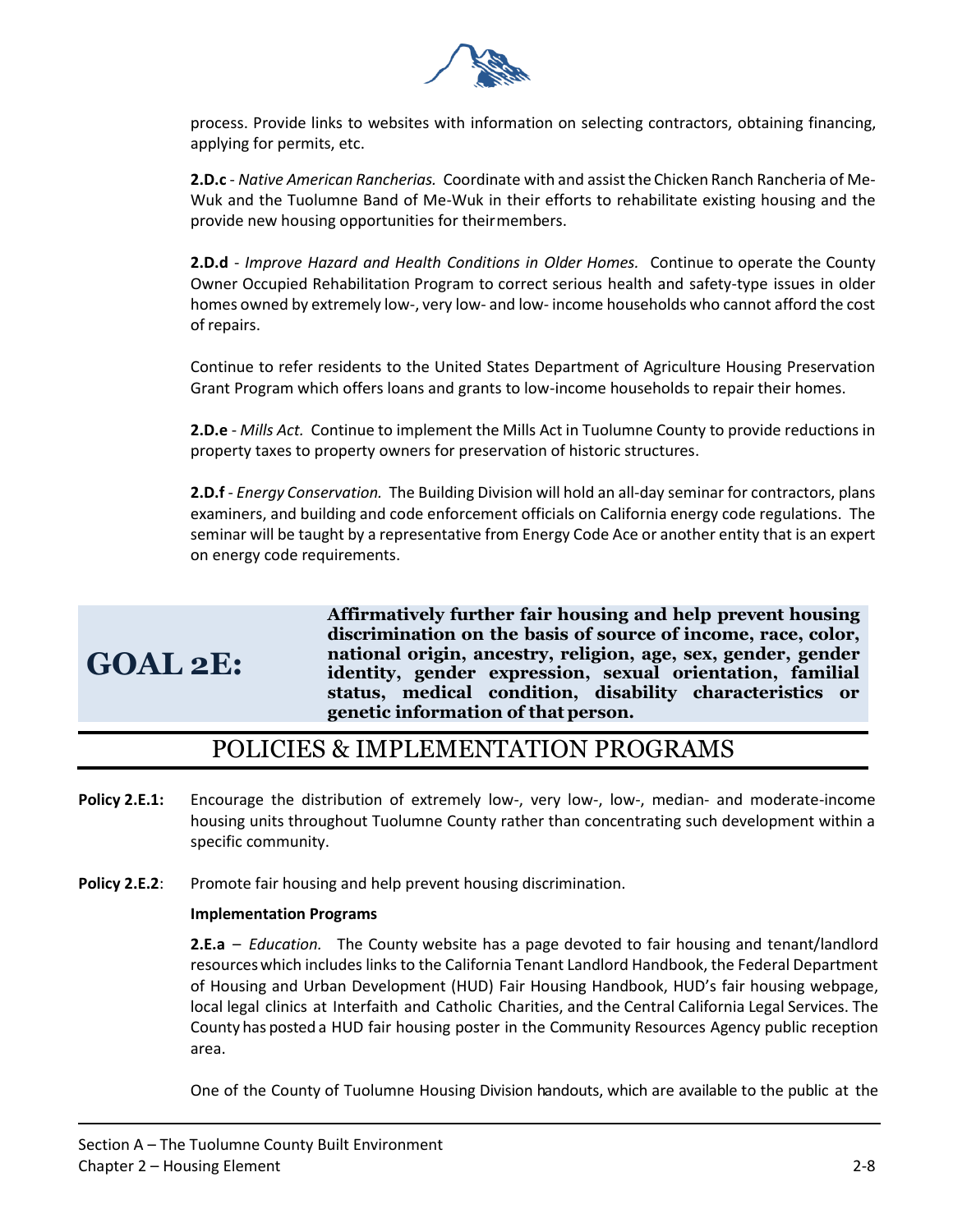

public reception counter in the Community Resources Agency, is an *Affordable Housing Resources*  in Tuolumne County. The handout provides information on affordable housing developments in the county and housing counseling, fair housing and homeless prevention referrals. The County Housing Division will also hand out informational brochures on housing at community events such as the Senior Expo, the ATCAA Head Start Parent Information Workshop, and other events that provide outreach opportunities to a wide segment of the community.

**2.E.b -** *Housing Complaints.* Provide information and referrals concerning fair housing and housing discrimination to help ensure that fair housing practices are followed. Continue to refer complaints regarding discriminatory housing practices to the Federal Housing and Urban Development Office of Fair Housing and EqualOpportunity, local legal clinics at Catholic Charities and Interfaith, and Central California Legal Services for resolution.

**2.E.c-** *Housing Availability.* Provide an appropriate range of General Plan and Community Plan land use designations and zoning districts within each of the County's identified communities so that persons are not excluded from living in areas of the county based on housing availability. Consider factors of elevation, topography and the availability of public water and sewer systems when determining an appropriate range of land use designations and zoningdistricts.

**2.E.d**- *Overconcentration.* Offerincentivesto residential developersthrough implementation of the County Inclusionary Housing and the County Fee Waiver for Affordable Housing Ordinances to encourage construction of affordable units within new market-rate developments so that affordable housing is not concentrated in any particular area of the county.

Evaluate overconcentration of extremely low-, verylow-, low-, median- and moderate-income housing units when considering applications proposing affordable housing.

**2.E.e** - *Housing Programs.* ReviewactiveCountyHousingPrograms annuallytohelpensurethatthere is no unintended bias towards applicants and that the affordable units are not concentrated in lowerincome areas or areas of minority concentration within the unincorporated area of the county.

# **GOAL 2F:**

**Provide suitable housing for special needs/vulnerable populations such as seniors, veterans, large families, farmworkers, people with physical or mental disabilities, homeless individuals and individuals at risk of becoming homeless.**

### POLICIES & IMPLEMENTATION PROGRAMS

- **Policy 2.F.1:** Encourage the development of housing for seniors and veterans.
- **Policy 2.F.2:** Provide for the housing needs of farm workers and seasonal workers.
- **Policy 2.F.3:** Encourage the creation of housing opportunities for extremely low-income households and vulnerable populations.
- **Policy 2.F.4:** Provide for the needs of people experiencing homelessness by supporting the construction of emergency shelters and permanent, supportive housing.

#### **Implementation Programs**